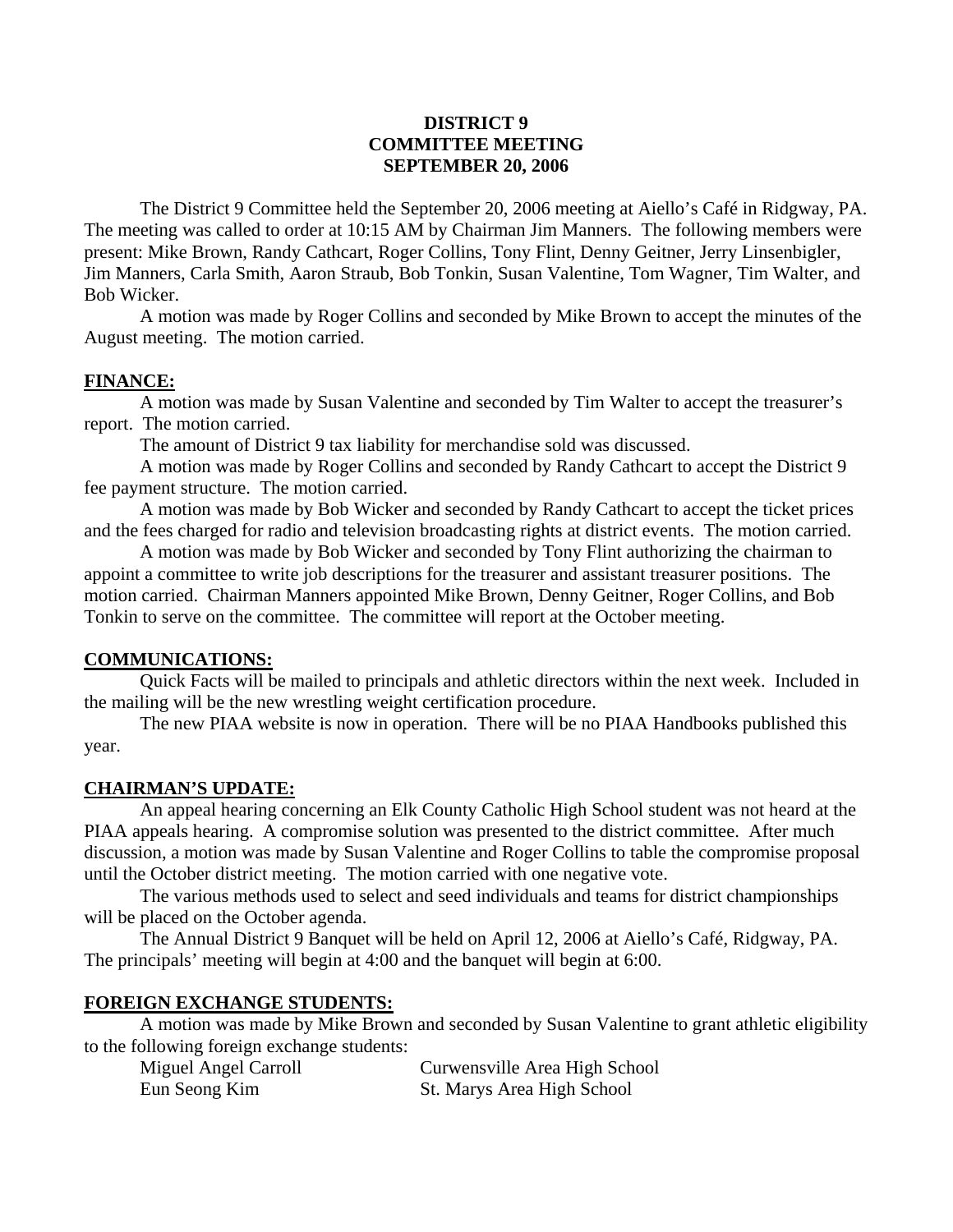| Nadejda Sergheeva                   | St. Marys Area High School      |
|-------------------------------------|---------------------------------|
| <b>Kassius Pellegrino Fernandes</b> | St. Marys Area High School      |
| Mona Vom Endt                       | St. Marys Area High School      |
| Maria Gericke                       | St. Marys Area High School      |
| Sylvia Guzik                        | St. Marys Area High School      |
| Juan Pablo Isaza                    | Clarion-Limestone High School   |
| Andrea Duque                        | Venango Catholic High School    |
| <b>Antonio Caceres</b>              | Venango Catholic High School    |
| Caroline Olsson                     | Cranberry Area High School      |
| Henriette Raab                      | Cranberry Area High School      |
| Stephan Frank                       | Cranberry Area High School      |
| Muhammad Mehdi Rahmati              | Kane Area High School           |
| Buu Ton                             | Elk County Catholic High School |
| <b>Qoumy Husein</b>                 | Brockway Area High School       |
| Marianne Beer                       | Brockway Area High School       |
| The motion carried.                 |                                 |

 A motion was made by Denny Geitner and seconded by Aaron Straub to grant athletic eligibility to the following foreign exchange student pending the proper paperwork:<br>Johanna Decke<br>Port Allegany High School Port Allegany High School

The motion carried.

#### **TRANSFERS:**

| <b>Motion/Second</b>                                                               | <b>Student</b>                 | <b>Transferring To</b>                                    |  |
|------------------------------------------------------------------------------------|--------------------------------|-----------------------------------------------------------|--|
| A. Straub/R. Cathcart                                                              | Andrew Kowalski                | Johnsonburg Area High School                              |  |
| A. Straub/R. Cathcart                                                              | <b>Joseph Thomas Donley</b>    | DuBois Area High School                                   |  |
| <b>Bob Wicker/R. Cathcart</b>                                                      | Justin L. Shaw                 | DuBois Area High School                                   |  |
| R. Collins/R. Cathcart                                                             | Ryan James Ball                | DuBois Area High School                                   |  |
| R. Cathcart/B. Wicker                                                              | Alyssa L. Wither               | DuBois Area High School                                   |  |
| T. Wagner/M. Brown                                                                 | Dante Paul DeSantis            | <b>Central Catholic High School</b>                       |  |
| B. Wicker/T. Walter                                                                |                                | Marceling Consetta-Lucille Chavez DuBois Area High School |  |
| M. Brown/T. Flint                                                                  | Alecia Maria Varisetti         | <b>Central Catholic High School</b>                       |  |
| M. Brown/T. Flint                                                                  |                                | Shane Christopher McCleary West Forest Area High School   |  |
| M. Brown/S. Valentine                                                              | Emily M. Miller                | DuBois Area High School                                   |  |
| T. Flint/S. Valentine                                                              | <b>Karly Sarah Carnovale</b>   | St. Marys Catholic Middle School                          |  |
| R. Cathcart/B. Wicker                                                              | Taylor John Brock              | St. Marys Area High School                                |  |
| D. Geitner/C. Smith                                                                | Kevin Murphy Gorman            | St. Marys Area High School                                |  |
| T. Flint/A. Straub                                                                 | Paul John Bowers               | Ridgway Area High School                                  |  |
| T. Flint/M. Brown                                                                  | <b>Alexis Montgromery Pasi</b> | DuBois Area High School                                   |  |
| All motions corried unonimously with the effective data being the date of trengtor |                                |                                                           |  |

All motions carried unanimously with the affective date being the date of transfer.

# **ADMINISTRATIVE COMMITTEES:**

The District 9 Athletic Directors Association will meet at Gunner's Restaurant in St. Marys.